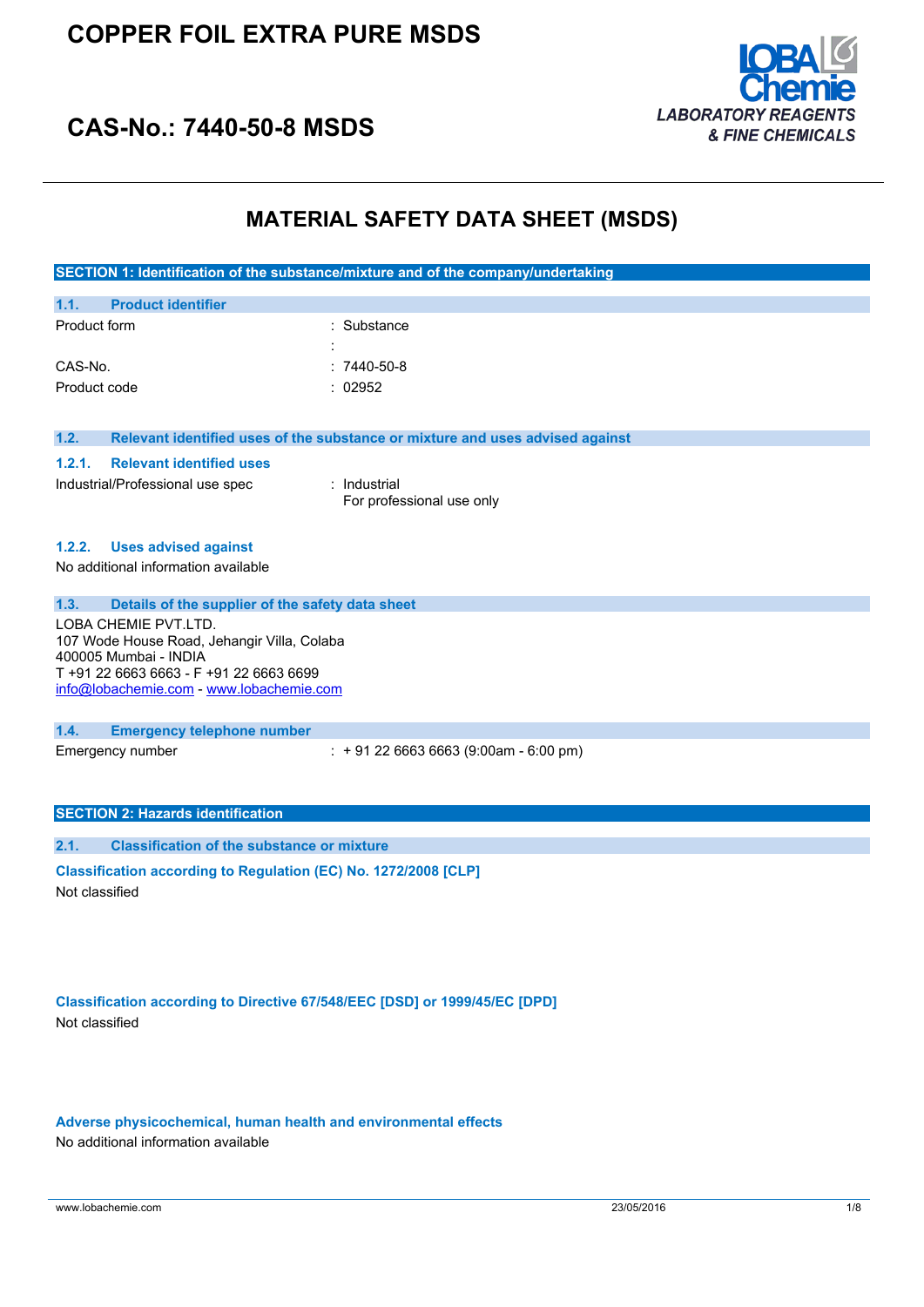Safety Data Sheet

#### **2.2. Label elements**

**Labelling according to** Regulation (EC) No. 1272/2008 [CLP]

No labelling applicable

**2.3. Other hazards**

No additional information available

#### **SECTION 3: Composition/information on ingredients**

#### **3.1. Substances**

| <b>Name</b>                         | . identifier             | %           |
|-------------------------------------|--------------------------|-------------|
| <b>FOIL</b><br>Extra pure<br>7DDED. | 7440-50-8<br>ـA.S<br>-No | 100<br>$ -$ |

Full text of R- and H-statements: see section 16

### **3.2. Mixtures**

Not applicable

| <b>SECTION 4: First aid measures</b>                                                                                                                       |                                                                                                                                                           |
|------------------------------------------------------------------------------------------------------------------------------------------------------------|-----------------------------------------------------------------------------------------------------------------------------------------------------------|
| 4.1.<br><b>Description of first aid measures</b>                                                                                                           |                                                                                                                                                           |
| First-aid measures after inhalation<br>First-aid measures after skin contact<br>First-aid measures after eye contact<br>First-aid measures after ingestion | : Remove person to fresh air and keep comfortable for breathing.<br>Wash with plenty of water/<br>Rinse immediately with plenty of water.<br>Rinse mouth. |
| 4.2.<br>Most important symptoms and effects, both acute and delayed                                                                                        |                                                                                                                                                           |
| No additional information available                                                                                                                        |                                                                                                                                                           |
| 4.3.                                                                                                                                                       | Indication of any immediate medical attention and special treatment needed                                                                                |
| Treat symptomatically.                                                                                                                                     |                                                                                                                                                           |
| <b>SECTION 5: Firefighting measures</b>                                                                                                                    |                                                                                                                                                           |
| 5.1.<br><b>Extinguishing media</b>                                                                                                                         |                                                                                                                                                           |
| Suitable extinguishing media                                                                                                                               | : Carbon dioxide. Dry powder. Foam. Water spray.                                                                                                          |
| Unsuitable extinguishing media                                                                                                                             | : Do not use a heavy water stream.                                                                                                                        |
| 5.2.<br>Special hazards arising from the substance or mixture                                                                                              |                                                                                                                                                           |
| No additional information available                                                                                                                        |                                                                                                                                                           |
| 5.3.<br><b>Advice for firefighters</b>                                                                                                                     |                                                                                                                                                           |
| Protection during firefighting                                                                                                                             | Do not enter fire area without proper protective equipment, including respiratory<br>protection.                                                          |
| <b>SECTION 6: Accidental release measures</b>                                                                                                              |                                                                                                                                                           |
| 6.1.                                                                                                                                                       | Personal precautions, protective equipment and emergency procedures                                                                                       |
| 6.1.1.<br>For non-emergency personnel<br><b>Emergency procedures</b>                                                                                       | : Evacuate unnecessary personnel.                                                                                                                         |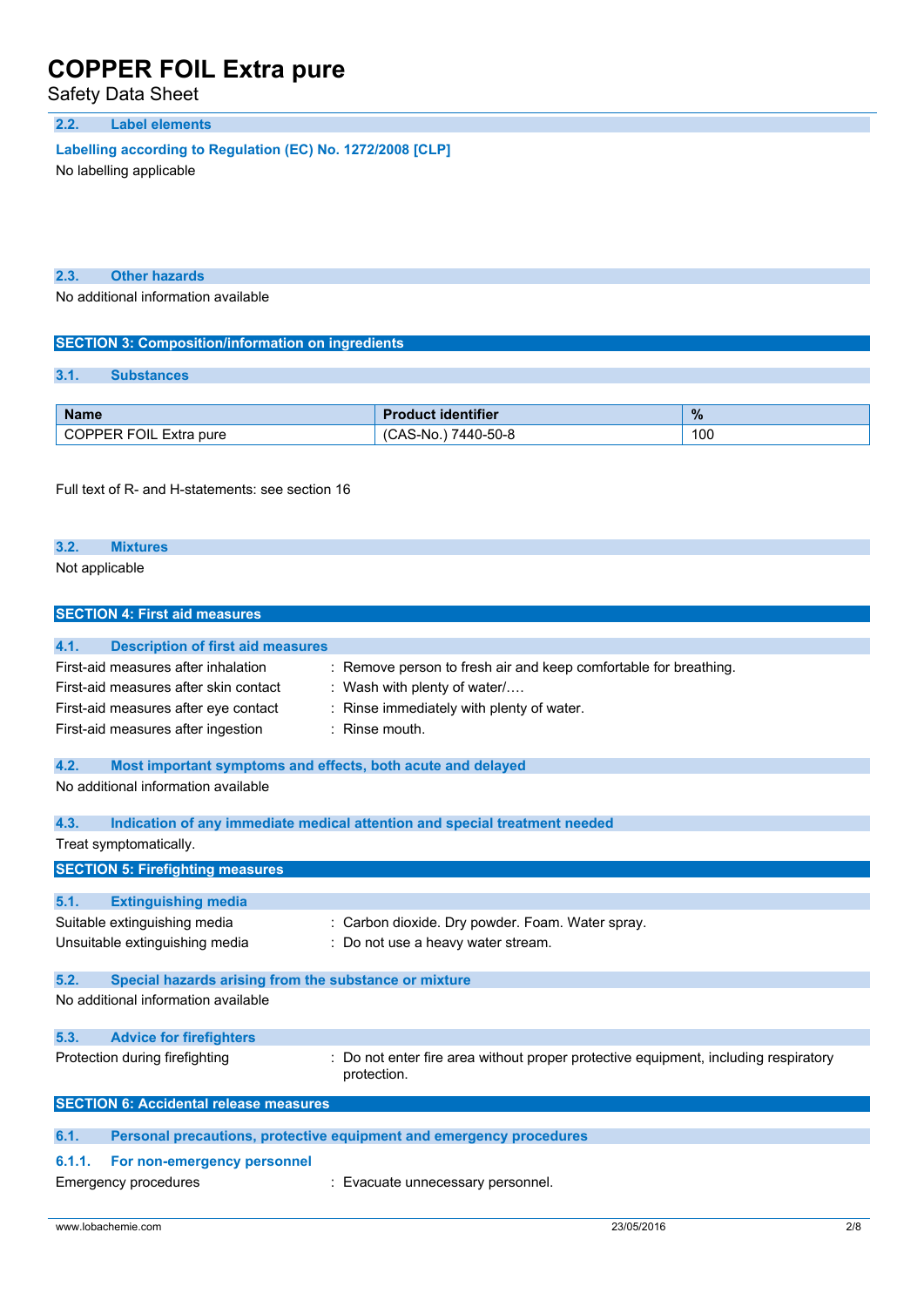Safety Data Sheet

| 6.1.2.<br>For emergency responders<br>Protective equipment           | : Use personal protective equipment as required.                                                                                                  |
|----------------------------------------------------------------------|---------------------------------------------------------------------------------------------------------------------------------------------------|
| 6.2.<br><b>Environmental precautions</b>                             |                                                                                                                                                   |
| Avoid release to the environment.                                    |                                                                                                                                                   |
| Methods and material for containment and cleaning up<br>6.3.         |                                                                                                                                                   |
| Methods for cleaning up                                              | : Soak up spills with inert solids, such as clay or diatomaceous earth as soon as<br>possible. On land, sweep or shovel into suitable containers. |
| <b>Reference to other sections</b><br>6.4.                           |                                                                                                                                                   |
| No additional information available                                  |                                                                                                                                                   |
| <b>SECTION 7: Handling and storage</b>                               |                                                                                                                                                   |
|                                                                      |                                                                                                                                                   |
| <b>Precautions for safe handling</b><br>7.1.                         |                                                                                                                                                   |
| Precautions for safe handling                                        | : Avoid contact with skin and eyes. Do not breathe vapours.                                                                                       |
| Hygiene measures                                                     | : Wash hands and other exposed areas with mild soap and water before eating.<br>drinking or smoking and when leaving work.                        |
| 7.2.<br>Conditions for safe storage, including any incompatibilities |                                                                                                                                                   |
| Storage conditions                                                   | : Store in a well-ventilated place. Keep container tightly closed.                                                                                |
| <b>Specific end use(s)</b><br>7.3.                                   |                                                                                                                                                   |
| No additional information available                                  |                                                                                                                                                   |
| <b>SECTION 8: Exposure controls/personal protection</b>              |                                                                                                                                                   |
|                                                                      |                                                                                                                                                   |
| <b>Control parameters</b><br>8.1.                                    |                                                                                                                                                   |
| No additional information available                                  |                                                                                                                                                   |

| 8.2.<br><b>Exposure controls</b>                              |                                                                    |
|---------------------------------------------------------------|--------------------------------------------------------------------|
| Hand protection                                               | : Protective gloves                                                |
| Eye protection                                                | : Chemical goggles or safety glasses                               |
| Respiratory protection                                        | : [In case of inadequate ventilation] wear respiratory protection. |
| <b>SECTION 9: Physical and chemical properties</b>            |                                                                    |
| Information on basic physical and chemical properties<br>9.1. |                                                                    |
| Physical state                                                | : Solid                                                            |
| Molecular mass                                                | $: 63.55$ g/mol                                                    |
| Colour                                                        | : Bright red foil.                                                 |
| Odour                                                         | : No data available                                                |
| Odour threshold                                               | : No data available                                                |
| рH                                                            | : No data available                                                |
| Relative evaporation rate (butylacetate=1)                    | : No data available                                                |
| Melting point                                                 | : 1083 °C                                                          |
|                                                               |                                                                    |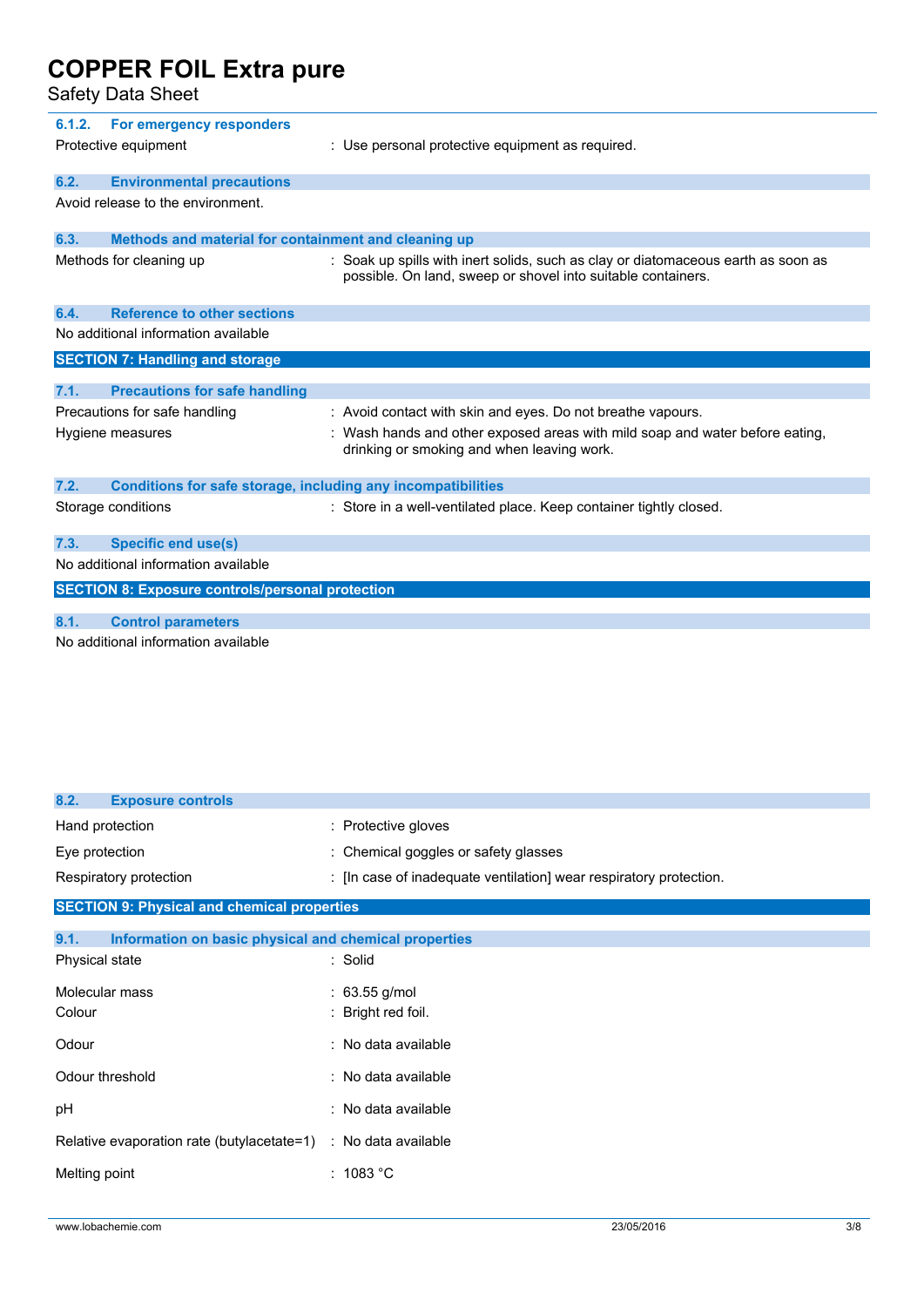Safety Data Sheet

| וסטווט סאט עסוכנ                                     |                                                       |
|------------------------------------------------------|-------------------------------------------------------|
| Freezing point                                       | : No data available                                   |
| Boiling point                                        | : 2595 °C                                             |
| Flash point                                          | : No data available                                   |
| Auto-ignition temperature                            | : No data available                                   |
| Decomposition temperature                            | : No data available                                   |
| Flammability (solid, gas)                            | : No data available                                   |
| Vapour pressure                                      | : No data available                                   |
| Relative vapour density at 20 °C                     | : No data available                                   |
| Relative density                                     | : No data available                                   |
| Density<br>Solubility                                | : 8.94 g/cm <sup>3</sup><br>Water: Insoluble in water |
| Log Pow                                              | : No data available                                   |
| Viscosity, kinematic                                 | : No data available                                   |
| Viscosity, dynamic                                   | : No data available                                   |
| Explosive properties                                 | : No data available                                   |
| Oxidising properties                                 | : No data available                                   |
| <b>Explosive limits</b>                              | : No data available                                   |
| <b>Other information</b><br>9.2.                     |                                                       |
| No additional information available                  |                                                       |
| <b>SECTION 10: Stability and reactivity</b>          |                                                       |
| 10.1.<br><b>Reactivity</b>                           |                                                       |
| No additional information available                  |                                                       |
| <b>Chemical stability</b><br>10.2.                   |                                                       |
| Stable under normal conditions.                      |                                                       |
| <b>Possibility of hazardous reactions</b><br>10.3.   |                                                       |
| No additional information available                  |                                                       |
| <b>Conditions to avoid</b><br>10.4.                  |                                                       |
| No additional information available                  |                                                       |
| <b>Incompatible materials</b><br>10.5.               |                                                       |
| No additional information available                  |                                                       |
| 10.6.<br><b>Hazardous decomposition products</b>     |                                                       |
| No additional information available                  |                                                       |
| <b>SECTION 11: Toxicological information</b>         |                                                       |
| <b>Information on toxicological effects</b><br>11.1. |                                                       |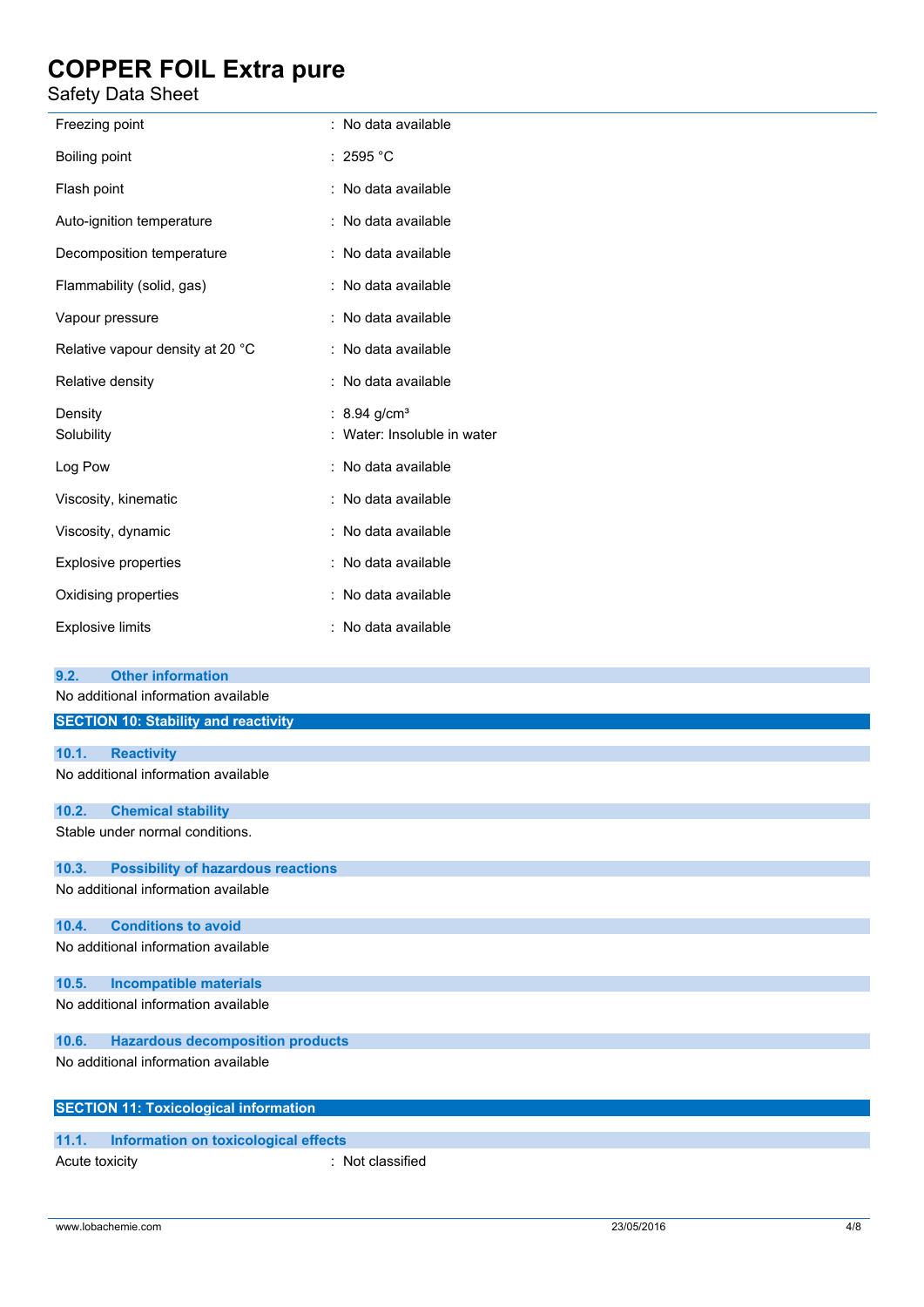#### Safety Data Sheet

| Skin corrosion/irritation<br>Serious eye damage/irritation<br>Respiratory or skin sensitisation<br>Germ cell mutagenicity<br>Carcinogenicity | $\colon$ Not classified<br>: Not classified<br>$\colon$ Not classified<br>: Not classified<br>$\colon$ Not classified |
|----------------------------------------------------------------------------------------------------------------------------------------------|-----------------------------------------------------------------------------------------------------------------------|
| Reproductive toxicity<br>STOT-single exposure                                                                                                | $\colon$ Not classified<br>: Not classified                                                                           |
| STOT-repeated exposure                                                                                                                       | : Not classified                                                                                                      |
| Aspiration hazard                                                                                                                            | $\colon$ Not classified                                                                                               |

| <b>SECTION 12: Ecological information</b>          |
|----------------------------------------------------|
|                                                    |
| 12.1.<br><b>Toxicity</b>                           |
| No additional information available                |
|                                                    |
|                                                    |
|                                                    |
|                                                    |
| 12.2.<br><b>Persistence and degradability</b>      |
| No additional information available                |
|                                                    |
|                                                    |
| 12.3.<br><b>Bioaccumulative potential</b>          |
| No additional information available                |
|                                                    |
| <b>Mobility in soil</b><br>12.4.                   |
| No additional information available                |
|                                                    |
|                                                    |
| 12.5.<br><b>Results of PBT and vPvB assessment</b> |
| No additional information available                |
|                                                    |
|                                                    |
| <b>Other adverse effects</b><br>12.6.              |
| No additional information available                |
| <b>SECTION 13: Disposal considerations</b>         |
|                                                    |
| 13.1.<br><b>Waste treatment methods</b>            |
| No additional information available                |
| <b>SECTION 14: Transport information</b>           |
|                                                    |
| In accordance with ADR / RID / IMDG / IATA / ADN   |
|                                                    |
| 14.1.<br><b>UN number</b>                          |

UN-No. (ADR) : Not applicable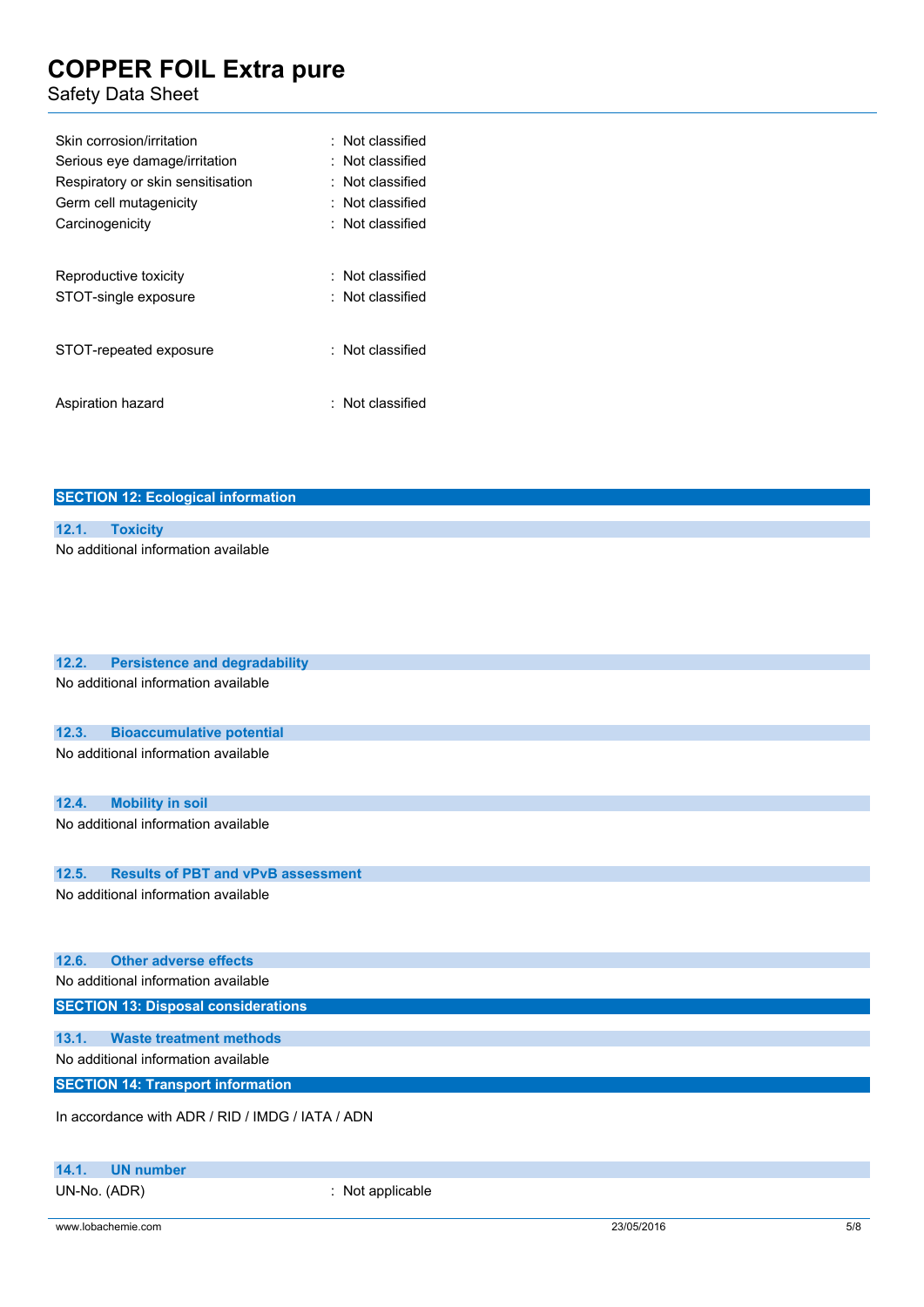Safety Data Sheet

| UN-No. (IMDG)                              | : Not applicable                         |
|--------------------------------------------|------------------------------------------|
| UN-No. (IATA)                              | Not applicable                           |
| UN-No. (ADN)                               | Not applicable                           |
| UN-No. (RID)                               | : Not applicable                         |
|                                            |                                          |
| 14.2.<br><b>UN proper shipping name</b>    |                                          |
| Proper Shipping Name (ADR)                 | : Not applicable                         |
| Proper Shipping Name (IMDG)                | : Not applicable                         |
| Proper Shipping Name (IATA)                | Not applicable                           |
| Proper Shipping Name (ADN)                 | : Not applicable                         |
| Proper Shipping Name (RID)                 | : Not applicable                         |
| 14.3.<br><b>Transport hazard class(es)</b> |                                          |
| <b>ADR</b>                                 |                                          |
| Transport hazard class(es) (ADR)           | : Not applicable                         |
|                                            |                                          |
| <b>IMDG</b>                                |                                          |
| Transport hazard class(es) (IMDG)          | : Not applicable                         |
|                                            |                                          |
| <b>IATA</b>                                |                                          |
| Transport hazard class(es) (IATA)          | : Not applicable                         |
|                                            |                                          |
| <b>ADN</b>                                 |                                          |
| Transport hazard class(es) (ADN)           | : Not applicable                         |
| <b>RID</b>                                 |                                          |
|                                            |                                          |
| Transport hazard class(es) (RID)           | : Not applicable                         |
| 14.4.<br><b>Packing group</b>              |                                          |
| Packing group (ADR)                        | : Not applicable                         |
| Packing group (IMDG)                       | Not applicable                           |
| Packing group (IATA)                       | : Not applicable                         |
| Packing group (ADN)                        | Not applicable                           |
|                                            | : Not applicable                         |
| Packing group (RID)                        |                                          |
| 14.5.<br><b>Environmental hazards</b>      |                                          |
| Dangerous for the environment              | : No                                     |
| Marine pollutant                           | : No                                     |
| Other information                          | : No supplementary information available |
|                                            |                                          |

#### **14.6. Special precautions for user**

**- Overland transport**

No data available

**- Transport by sea** No data available

**- Air transport**

No data available

**- Inland waterway transport**

No data available

**- Rail transport**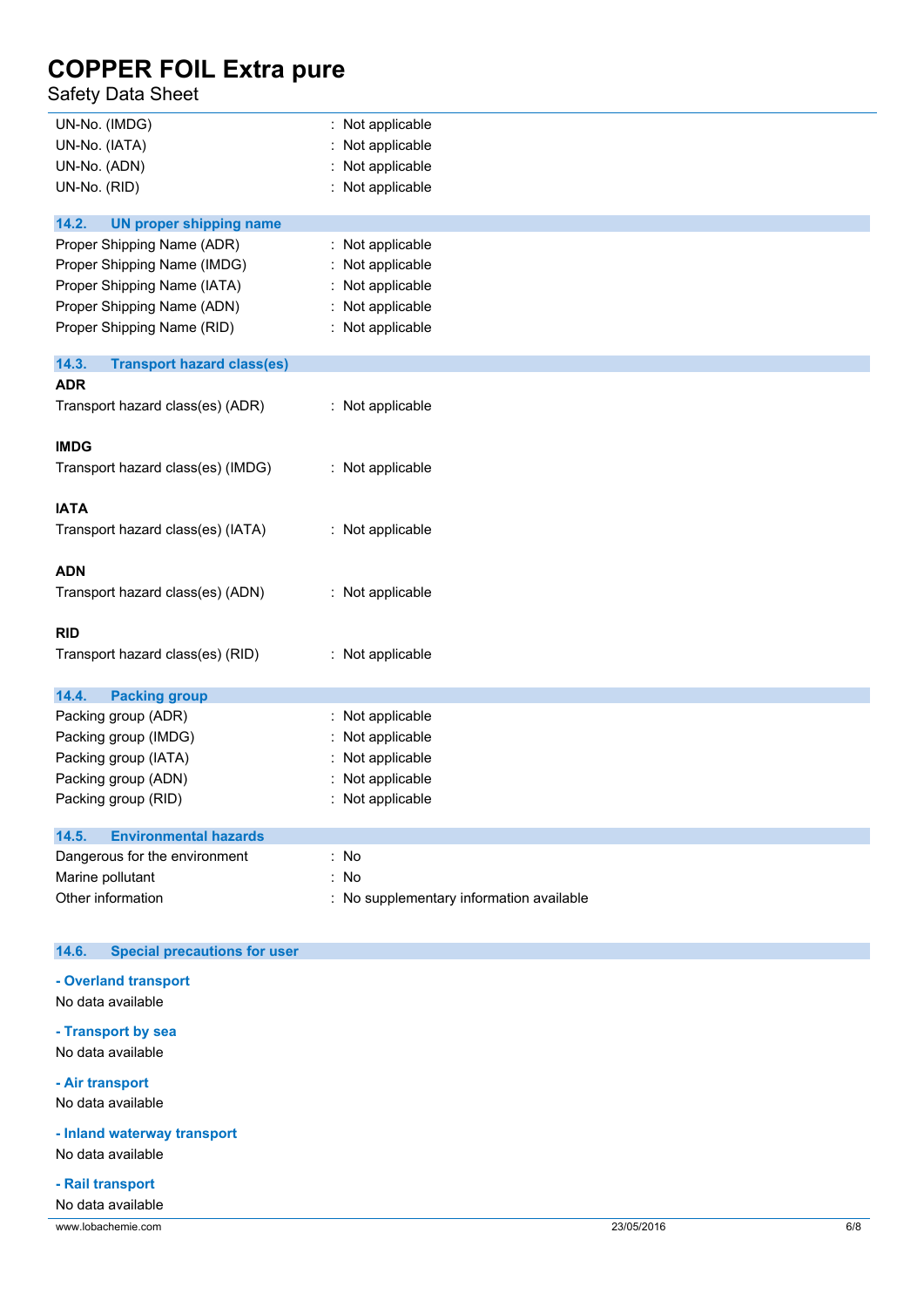Safety Data Sheet

| 14.7.                                                                          | Transport in bulk according to Annex II of MARPOL 73/78 and the IBC Code                                  |
|--------------------------------------------------------------------------------|-----------------------------------------------------------------------------------------------------------|
| Not applicable                                                                 |                                                                                                           |
| <b>SECTION 15: Regulatory information</b>                                      |                                                                                                           |
|                                                                                |                                                                                                           |
| 15.1.                                                                          | Safety, health and environmental regulations/legislation specific for the substance or mixture            |
| 15.1.1. EU-Regulations                                                         |                                                                                                           |
|                                                                                |                                                                                                           |
| No REACH Annex XVII restrictions                                               |                                                                                                           |
| COPPER FOIL Extra pure is not on the REACH Candidate List                      |                                                                                                           |
| COPPER FOIL Extra pure is not on the REACH Annex XIV List                      |                                                                                                           |
|                                                                                |                                                                                                           |
|                                                                                |                                                                                                           |
|                                                                                |                                                                                                           |
|                                                                                |                                                                                                           |
|                                                                                |                                                                                                           |
|                                                                                |                                                                                                           |
| 15.1.2. National regulations                                                   |                                                                                                           |
|                                                                                |                                                                                                           |
|                                                                                |                                                                                                           |
| Germany                                                                        |                                                                                                           |
| Reference to AwSV                                                              | : Water hazard class (WGK) nwg, Non-hazardous to water (Classification according to<br>AwSV; ID No. 1443) |
|                                                                                | Is not subject of the 12. BlmSchV (Hazardous Incident Ordinance)                                          |
| 12th Ordinance Implementing the Federal<br>Immission Control Act - 12. BlmSchV |                                                                                                           |
|                                                                                |                                                                                                           |
| <b>Netherlands</b>                                                             |                                                                                                           |
| SZW-lijst van kankerverwekkende stoffen                                        | : The substance is not listed                                                                             |
|                                                                                |                                                                                                           |
|                                                                                |                                                                                                           |
| voortplanting giftige stoffen - Borstvoeding                                   |                                                                                                           |
| NIET-limitatieve lijst van voor de                                             | : The substance is not listed                                                                             |
|                                                                                |                                                                                                           |
| voortplanting giftige stoffen -                                                |                                                                                                           |
| Vruchtbaarheid<br>NIET-limitatieve lijst van voor de                           | : The substance is not listed                                                                             |
| SZW-lijst van mutagene stoffen<br>NIET-limitatieve lijst van voor de           | : The substance is not listed<br>: The substance is not listed                                            |

**15.2. Chemical safety assessment**

No additional information available

**SECTION 16: Other information**

This information is based on our current knowledge and is intended to describe the product for the purposes of health, safety and environmental requirements only. It should not therefore be construed as guaranteeing any specific property of the product